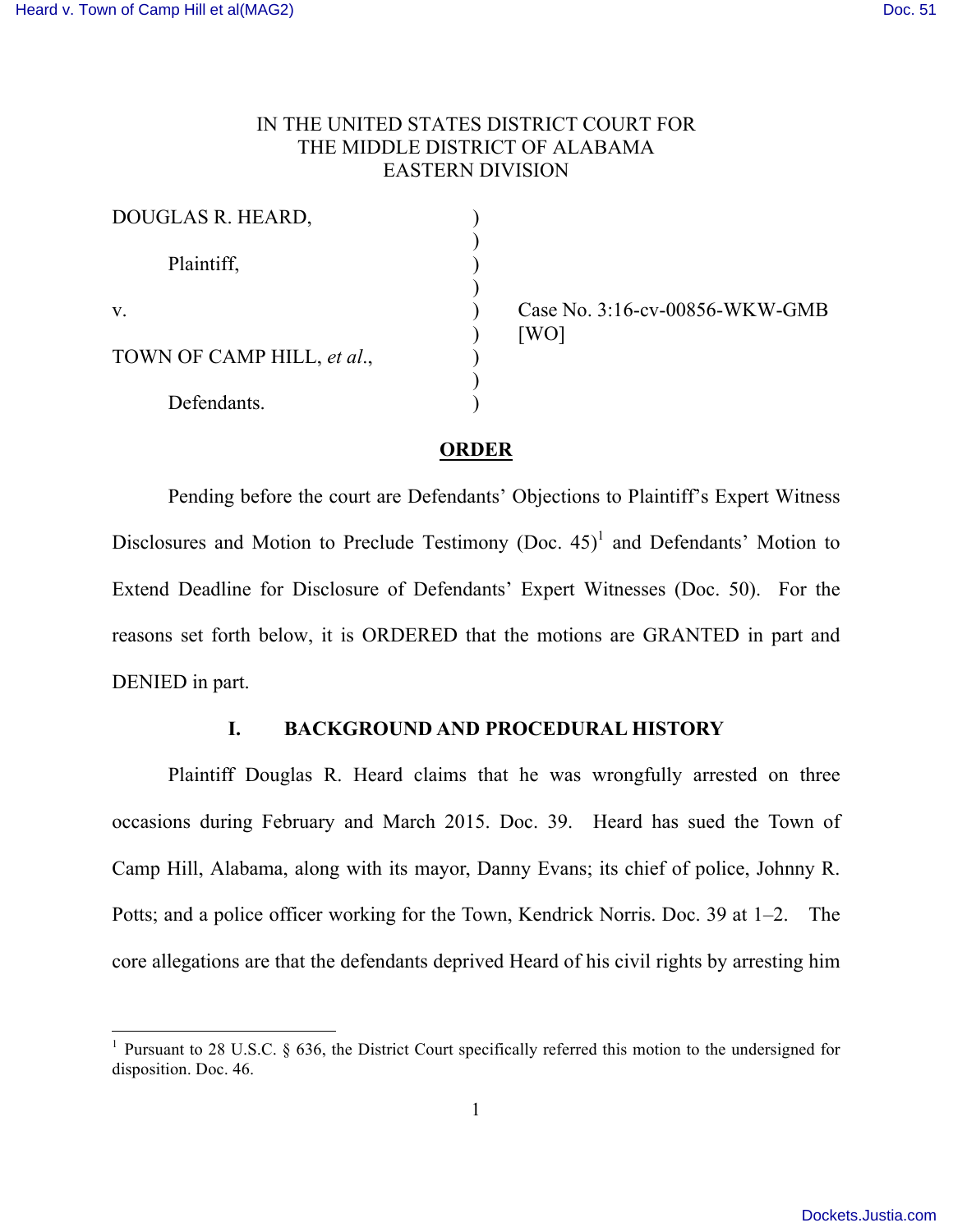without probable cause on each occasion and by subjecting him to verbal and physical abuse during the arrests. Doc. 39 at 3–14. Heard also claims that Potts used excessive force during the February 17, 2015 arrest by handcuffing him too tightly and by "yanking" on the handcuffs after they had been fastened around his wrists. Doc. 39 at 5– 6. Heard alleges that the injuries resulting from Potts' misuse of the handcuffs include "carpal tunnel syndrome and other ailments in his right wrist with swelling and tingling sensations and, at times, numbness." Doc. 39 at 6.

After the defendants answered Heard's complaint, the court entered its Uniform Scheduling Order on February 22, 2017, which allowed the parties until September 6, 2017 to complete discovery<sup>2</sup> and included the following provision regarding expert disclosures:

The parties shall disclose to each other the identity of ANY person who may be used at trial to present evidence under Rules 701, 702, 703, or 705 of the Federal Rules of Evidence, and provide the reports of retained experts or witnesses whose duties as an employee of the party regularly involved giving expert testimony, required by Rule 26(a)(2) of the Federal Rules of Civil Procedure,

From the plaintiff(s), on or before **July 10, 2017.** From the defendant(s), on or before **August 7, 2017.**

Doc. 25 at 2. The text of Federal Rule of Civil Procedure 26 parallels this language, mandating that any expert witness "disclosure must be accompanied by a written report—prepared and signed by the witness—if the witness is one retained or specially employed to provide expert testimony in the case." Fed. R. Civ. P.  $26(a)(2)(B)^3$ 

 $2^2$  This deadline has now been extended to October 6, 2017. Doc. 44.

 $3\text{ The rule also controllers that witnesses "whose duties as the party's employee regularly involve giving }$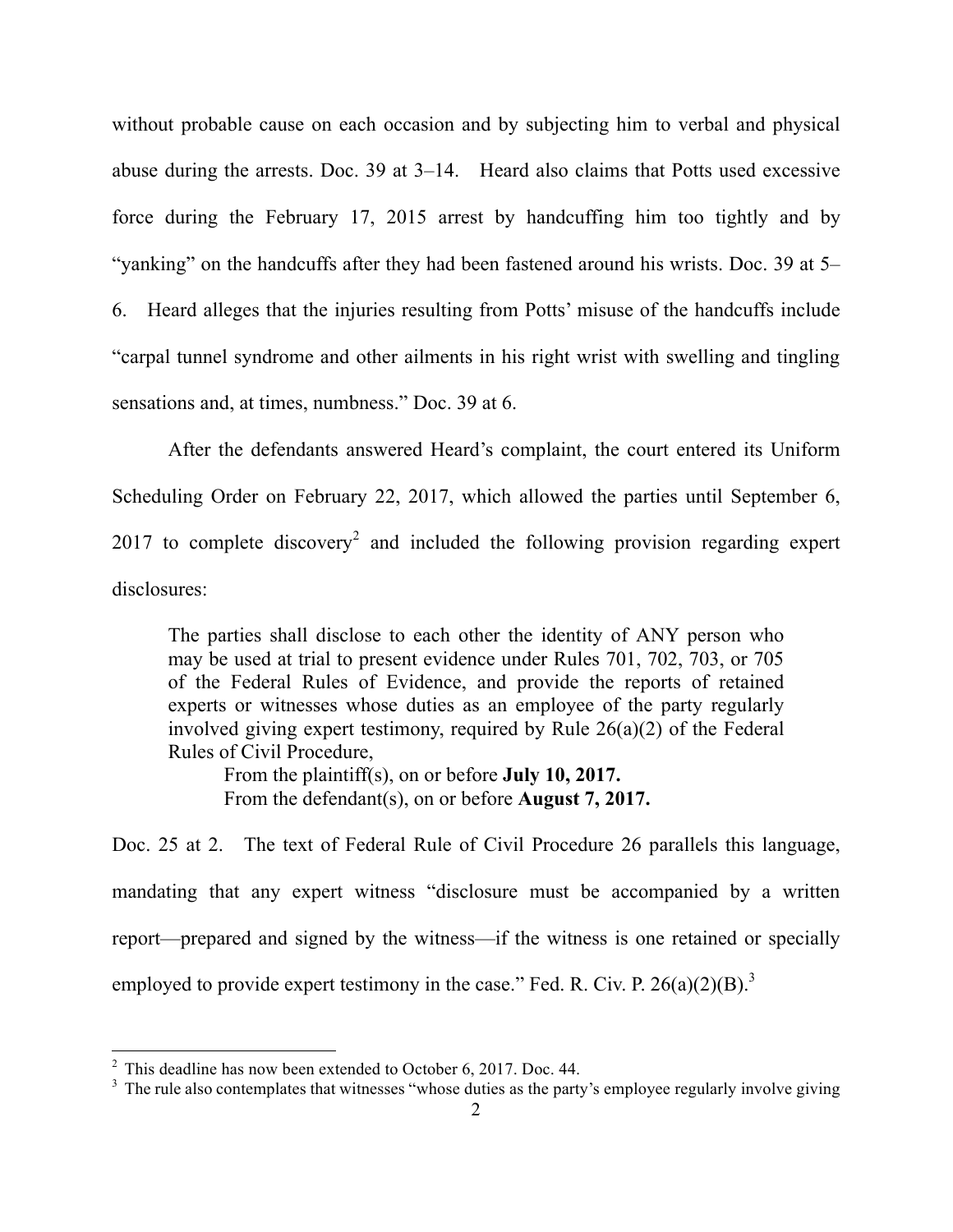The Rule  $26(a)(2)(B)$  report must contain:

(i) a complete statement of all opinions the witness will express and the basis and reasons for them; (ii) the facts or data considered by the witness in forming them; (iii) any exhibits that will be used to summarize or support them; (iv) the witness's qualifications, including a list of all publications authored in the previous 10 years; (v) a list of all other cases in which, during the previous 4 years, the witness testified as an expert at trial or by deposition; and (vi) a statement of the compensation to be paid for the study and testimony in the case.

Fed. R. Civ. P.  $26(a)(2)(B)$ . If the witness is not one from whom a written report is required, the disclosure merely "must state: (i) the subject matter on which the witness is expected to present evidence under Federal Rule of Evidence 702, 703, or 705; and (ii) a summary of the facts and opinions to which the witness is expected to testify." Fed. R. Civ. P.  $26(a)(2)(C)$ .

On July 10, 2017—the last day for expert disclosures consistent with the Uniform Scheduling Order—Heard served on the defendants his "Notice of Expert Witness Disclosures," which identified nine expert witnesses he may use at trial. Doc. 45-1. The nine were Robert Schuster, M.D., a physician who treated Heard; James E. Lyle, M.D., another treating physician; Kim Cotney, the communications supervisor with the Tallapoosa County Sheriff's Office; Roosevelt Finley, a former law enforcement officer; Eric Kelley, a law enforcement officer employed by the Dadeville, Alabama Police Department; Nathan White, a law enforcement officer employed by the Lafayette,

 $\overline{a}$ 

expert testimony" also must prepare a written report. Fed. R. Civ. P. 26(a)(2)(B). The proposed witnesses have not been identified as Heard's employees, and thus this provision of Rule 26 is not implicated by Heard's disclosures.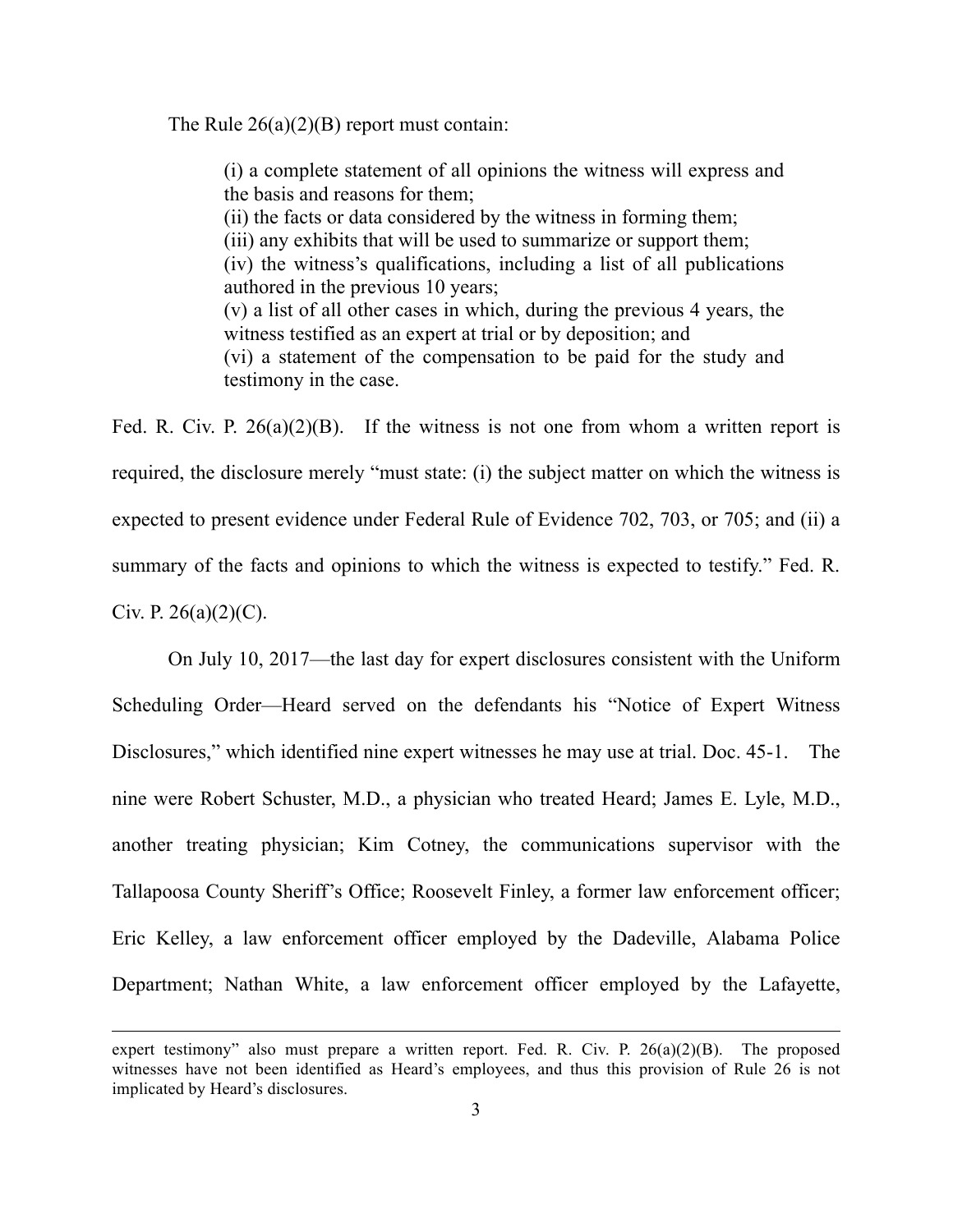Alabama Police Department; Frank G. Holley, a former municipal mayor; Ben C. Hand, a former municipal prosecutor; and Rashid Swanson, a technical director and videographer. Doc. 45-1.

Upon receiving Heard's disclosure, the defendants filed the pending Objections to Plaintiff's Expert Witness Disclosures and Motion to Preclude Testimony (Doc. 45). In summary, the defendants contend that the disclosures do not comply with Rule 26. *See* Doc. 45 at 2. Rather than meet these objections head on, Heard amended his disclosures for the original nine expert witnesses and identified one additional expert witness, Jeffrey R. Fraser, a licensed physical therapist. Docs. 48 & 48-1. Heard served these supplemental disclosures on August 11, more than one month after the deadline set by the Uniform Scheduling Order. Doc. 48-1 at 20. Although the defendants' objections have remained pending, the Uniform Scheduling Order's clock has continued to run, with the defendants' expert disclosures now due in approximately two weeks, on September 6, 2017. Doc. 44. As a result, the defendants filed a motion seeking an extension of their expert disclosure deadline. Doc. 50 at 3.

### **II. DISCUSSION**

As is evident from the passages excerpted above, the Federal Rules of Civil Procedure establish a two-tiered system for the disclosure of information relating to witnesses who are expected to present opinion testimony. If the witness is "retained or specially employed to provide expert testimony in the case," the disclosure must include a written report in the format specified by Rule  $26(a)(2)(B)$ . If the witness is not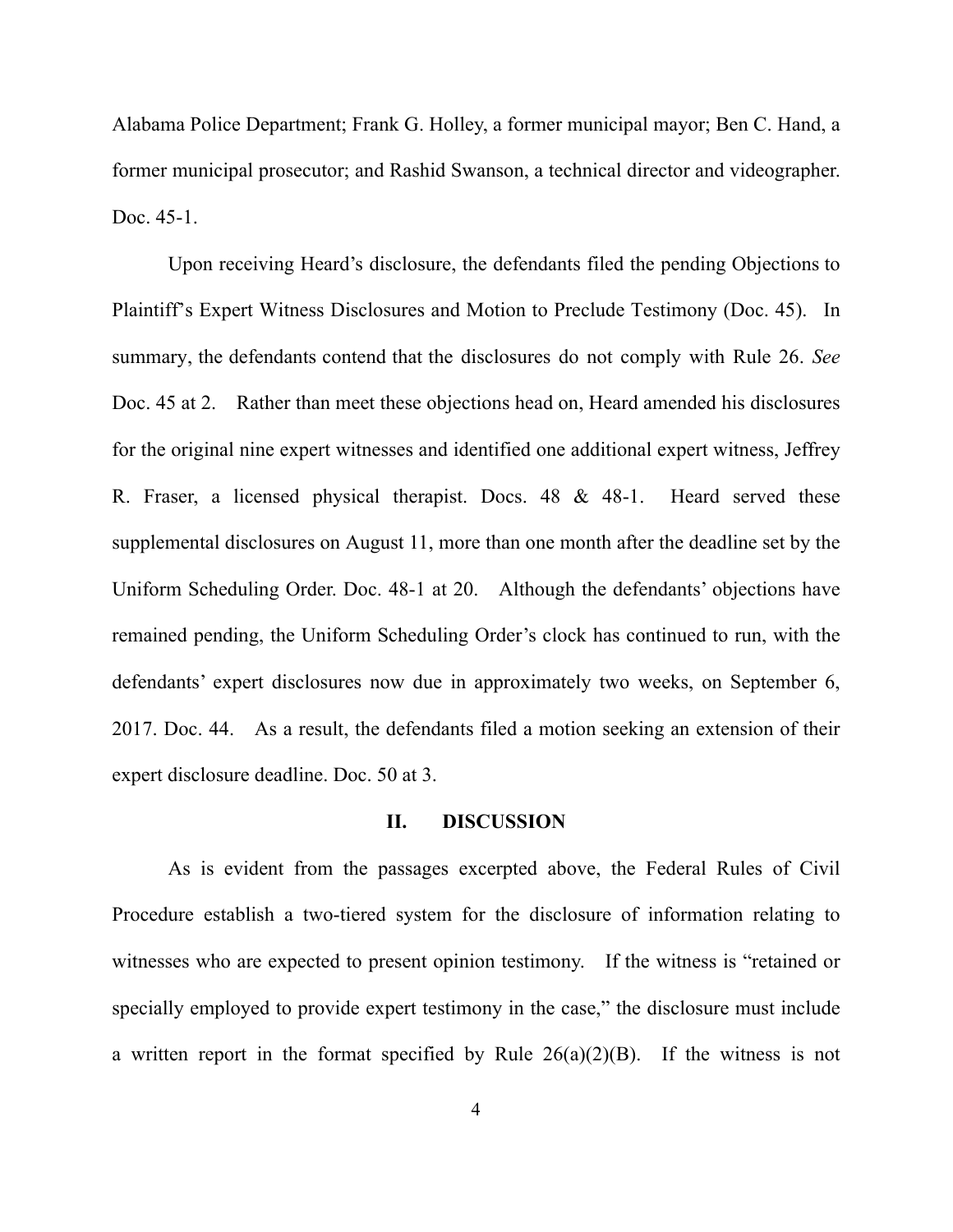retained or specially employed, the disclosure need not include a formal written report. Fed. R. Civ. P. 26(a)(2)(C). Regardless of categorization, the disclosures must occur within the deadlines set forth in the court's Uniform Scheduling Order and otherwise comply with its provisions—or face the potential for sanctions pursuant to Rule  $37(c)(1)$ .

In the discussion to follow, the court initially addresses whether Heard's disclosures have complied with even the less stringent disclosure obligations of Rule  $26(a)(2)(C)$ . Finding areas of critical noncompliance, the court sustains the defendants' objections to Heard's disclosures. The court next addresses whether any of Heard's proposed witnesses qualify as retained experts under Rule 26(a)(2)(B), finding that Heard has not, to date, provided sufficient information to make this determination as to three potential witnesses. As result, the court orders further supplementation of Heard's disclosures as to certain witnesses, and prohibits Heard from introducing expert testimony at trial from these witnesses unless and until appropriate disclosures have been provided to the defendants. Finally, the court extends the defendants' expert disclosure deadline to allow for adequate time to respond to Heard's amended disclosures.

# **A. Sufficiency of Expert Disclosures**

Rule  $26(a)(2)$  compels the disclosure of "the identity of any witness [a party] may use at trial to present evidence under Federal Rule of Evidence 702, 703, or 705." The Uniform Scheduling Order adds a reference to information within Federal Rule of Evidence 701, which relates to opinion testimony by lay witnesses. Doc. 25 at 2. The threshold issue, then, is whether Heard intends to elicit opinion testimony within the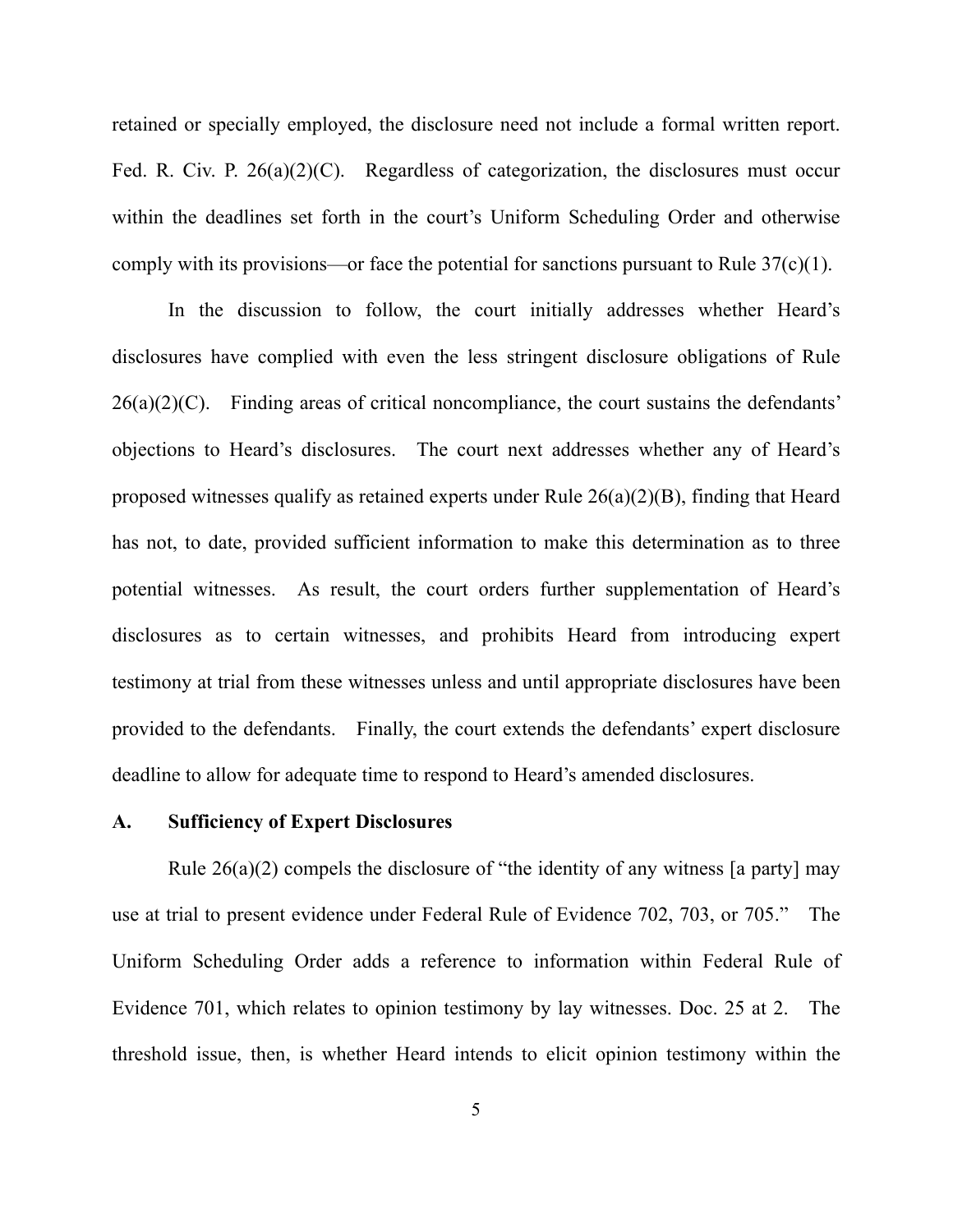meaning of Federal Rules of Evidence 701, 702, 703, and 705 from each of the proposed witnesses he has disclosed. The logical starting point is Heard's disclosures, which identify themselves as "Plaintiff's Notice of Expert Witness Disclosures" and "Plaintiff's Amended and Supplemental Notice of Expert Witness Disclosures." Docs. 45-1 & 48-1. In addition, each disclosure identifies the witnesses as "experts" who "may be utilized at the trial of this case." Docs.  $45-1$  at  $1 \& 48-1$  at 1. And Heard has identified at least one subject on which an opinion will be offered by every witness. *See* Docs. 45-1 & 48-1. This is sufficient to convince the court that each of the ten witnesses is an expert within the meaning of Federal Rules of Civil Procedure and the Uniform Scheduling Order.

As a result, Heard was required—at a minimum—to disclose "(i) the subject matter on which the witness is expected to present evidence under Federal Rule of Evidence 702, 703, or 705; and (ii) a summary of the facts and opinions to which the witness is expected to testify." Fed. R. Civ. P.  $26(a)(2)(C)$ . In this analysis, the court will consider the content of Heard's amended disclosures. While even the amended disclosures are formulaic, repetitive, and lack specificity, the court concludes that Heard has identified the general subject matter on which each witness will present opinion evidence. *See, e.g.*, Doc. 48-1 at 1–2 (identifying Robert Schuster as Heard's treating physician and describing categories of testimony relating to the treatment) & Doc. 48-1 at 10–11 (describing general categories of expected testimony from Roosevelt Finley, a law enforcement officer).

Where Heard's disclosures fall flat is in their attempt to comply with Rule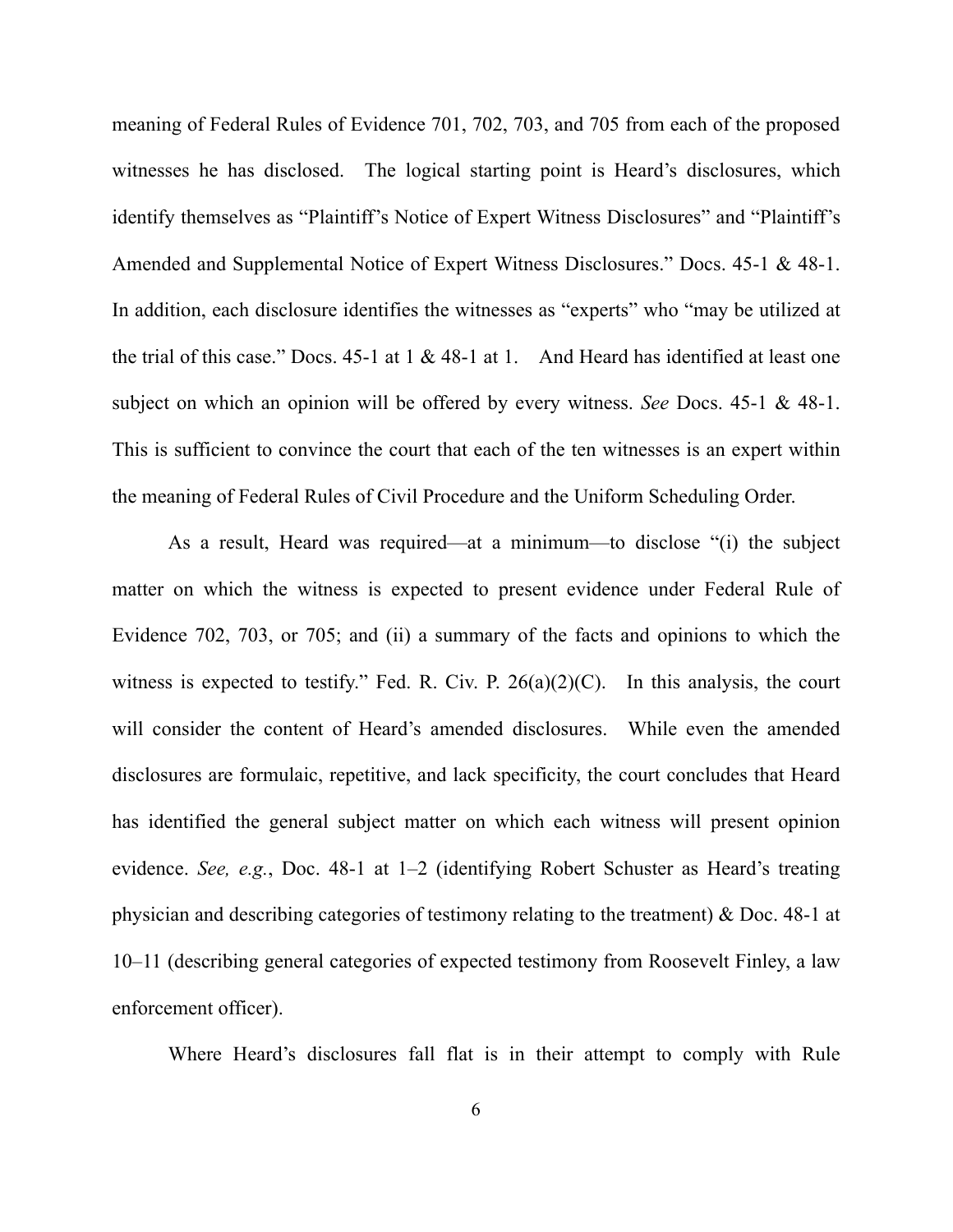$26(a)(2)(C)(ii)$ 's requirement of summarizing the facts and opinions the witness is anticipated to offer. Heard has done little more than sketch out the broad contours of the subjects about which his experts will testify. In fact, it would not be an exaggeration to say that Heard has not identified a single specific opinion in his 20-page amended disclosures. Heard claims only that Robert Schuster, for example, "will provide an opinion regarding the Plaintiff's physical health conditions prior to and since the incident made the basis of this lawsuit." Doc. 48-1 at 1. But what might that opinion be? Will he testify that Heard's health has deteriorated since the incident? That it has improved? That his health is improving overall but that he is experiencing symptoms consistent with carpal tunnel syndrome? Heard's disclosures beg these questions and many more.<sup>4</sup> Simply put, Heard has not disclosed his experts' opinions, nor has he linked those opinions to the facts on which they are based, as required by Rule 26(a)(2)(C).

"[T]he expert witness discovery rules are designed to allow both sides in a case to prepare their cases adequately and to prevent surprise." *Cooper v. Southern Co.*, 390 F.3d 695, 728 (11th Cir. 2004), *overruled on other grounds by Ash v. Tyson Foods, Inc.*, 546 U.S. 454, 457–58 (2006). Under any reasonable interpretation, Heard's disclosures do little to prevent surprise or to allow the defendants to prepare their defense of his claims, instead giving "only the most conclusory hint of the anticipated testimony." *Kondragunta v. Ace Doran Hauling & Rigging Co.*, 2013 WL 1189493, at \*8 (N.D. Ga. Mar. 21, 2013).

 <sup>4</sup> Heard's refusal to commit to anticipated opinions is not limited the treating physicians. *See, e.g.*, Doc. 48-1 at 9 ("Specifically, Ms. Cotney will provide an opinion regarding records of complaints filed by residents in Camp Hill, Alabama and maintained by the Tallapoosa County Sheriff's Department.") & 10 ("[Mr. Finley] will provide an opinion regarding how a police department operates under the laws of the State of Alabama and a municipality.").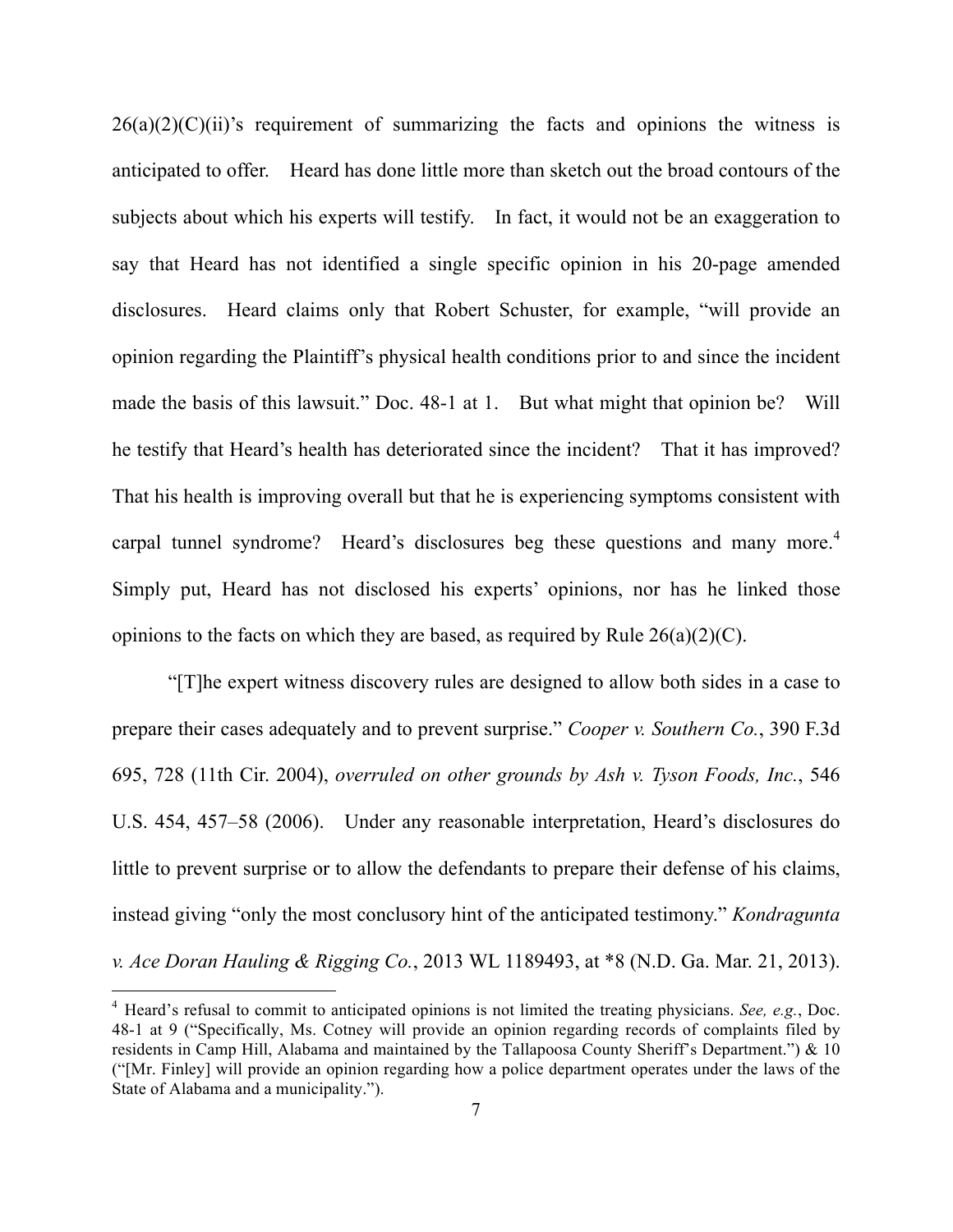This is plainly insufficient to comply with the letter and spirit of Rule  $26(a)(2)(C)$ . The defendants' objections to the disclosures are SUSTAINED.

### **B. Sanctions for Insufficient Disclosures**

Having found that Heard's disclosures do not comply with Rule 26(a)(2)(C), the court must consider the appropriate sanctions for this failure. Pursuant to Rule  $37(c)(1)$ , a party's failure to "identify a witness as required by Rule 26(a)" results in a prohibition against using that witness at trial. But there is a significant exception carved out of this exclusionary rule. The witness need not be excluded if "the failure was substantially justified or is harmless." Fed. R. Civ. P.  $37(c)(1)$ . Heard has offered no justification for his inadequate disclosures, nor do the circumstances of this case suggest any justification. Heard has known since February that his disclosures would be due on July 10. Doc. 25. He had approximately five months of discovery—and almost one year since his claims were originally filed in state court—to determine whether he would need expert testimony to support his claims. *See* Doc. 1-2. Even so, he waited until the last day under the Uniform Scheduling Order to make his initial disclosures—and these were so obviously deficient that he chose to amend them rather than defend their propriety when challenged. Docs. 45-1  $\&$  48. There is nothing about this history that suggests a justification for Heard's failure to meet his discovery obligations.

Although unjustified, the court ultimately determines that Heard's failure can be considered harmless if—and only if—he timely supplements his disclosures. Other courts within this circuit have looked to five factors in this analysis, and this court finds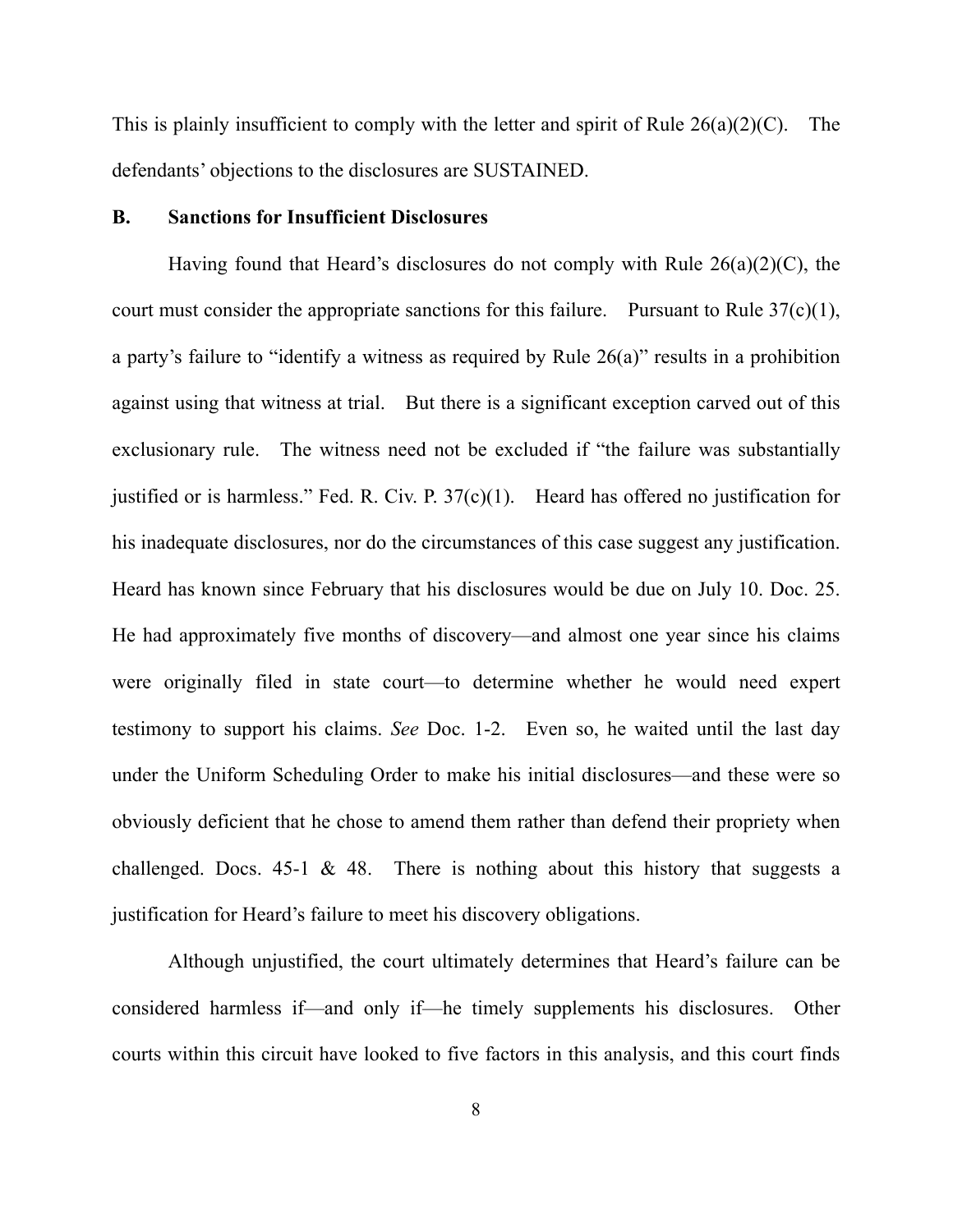their approach to be well reasoned. *See Cambridge Univ. Press v. Becker*, 2010 WL 6067575, at \*3 (N.D. Ga. Sept. 21, 2010); *Kondragunta*, 2013 WL 1189493, at \*7. The five relevant factors are:

(1) the surprise to the party against whom the evidence would be offered; (2) the ability of that party to cure the surprise; (3) the extent to which allowing the evidence would disrupt the trial; (4) the importance of the evidence; and (5) the nondisclosing party's explanation for its failure to disclose the evidence.

*Cambridge*, 2010 WL 6067575, at \*3 (citing *United States ex rel. Bane v. Breathe Easy Pulmonary Servs., Inc.*, 2009 WL 92826, at \*3 (M.D. Fla. Jan. 14, 2009)). Within this framework, however, the court retains discretion to tailor appropriate sanctions. *See Vaughn v. United States*, 542 F. Supp. 2d 1331, 1337 (S.D. Ga. 2008) (imposing lesser sanctions than exclusion for untimely disclosures).

Certainly, as discussed above, allowing Heard to proceed with his deficient expert disclosures would result in surprise for the defendants and potentially the disruption of the proceedings. But at this stage of the case, the court finds the second factor to weigh heavily against the exclusion of Heard's proffered experts. The parties still have almost two months before the discovery deadline and almost seven months to prepare for trial. And while the Uniform Scheduling Order set a deadline of July 10, 2017 for Heard's disclosures, Rule 26(a)(2)(D)'s default deadline of 90 days prior to trial has not yet run. With so much time left before trial, there is a cure for Heard's failure: an amendment to his expert disclosures that would comply with Rule 26. The wisdom of employing a lesser sanction than exclusion is underscored by the importance of the expert testimony to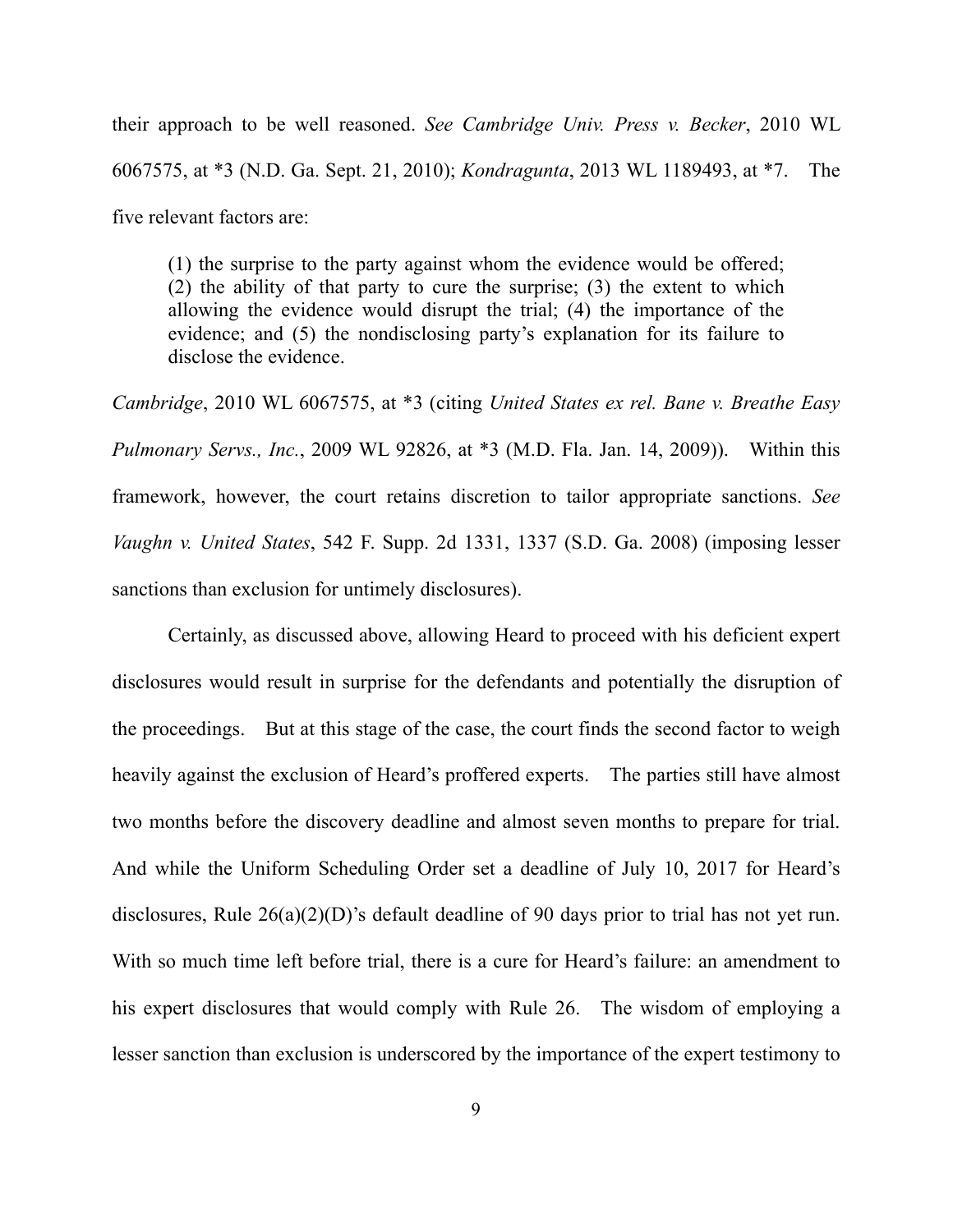Heard's claims, as the defendants have argued that he cannot prove a causal link between his claimed injuries and the defendants' conduct without expert testimony. *See* Doc. 49 at 4. For all of these reasons, the undesigned will not exclude Heard's proffered expert testimony—at least not on the record currently before the court. *See Brown v. Best Foods*, 169 F.R.D. 385, 389 (N.D. Ala. 1996) (ordering supplemental Rule 26(a)(2) disclosures as a substitute to excluding testimony).

# **C. Required Supplementation**

### *1. For All Experts*

For each of the ten witnesses previously identified, Heard is ORDERED to serve on the defendants, no later than **August 30, 2017,** amended disclosures that comply with Rule  $26(a)(2)(C)$ . This shall include specific anticipated opinions in numbered paragraphs, and each shall commit to an anticipated opinion rather than merely identify the general subject matter of the opinion. Underneath each opinion, Heard shall include sub-paragraphs stating the specific facts upon which the opinion is based. References to medical records or other discovery materials is insufficient. *See Kondragunta*, 2013 WL 1189493, at \*6 ("Allowing medical records to be submitted 'in lieu of a summary would invite a party to dump voluminous medical records on the opposing party, contrary to the rule's attempt to extract a "summary."'") (quoting *Ballinger v. Casey's Gen. Store, Inc.*, 2012 WL 1099823, at \*4 (S.D. Ind. Mar. 29, 2012)).

### *2. For the Medical Experts*

As to the three medical experts—Robert Schuster, James E. Lyle, and Jeffrey R.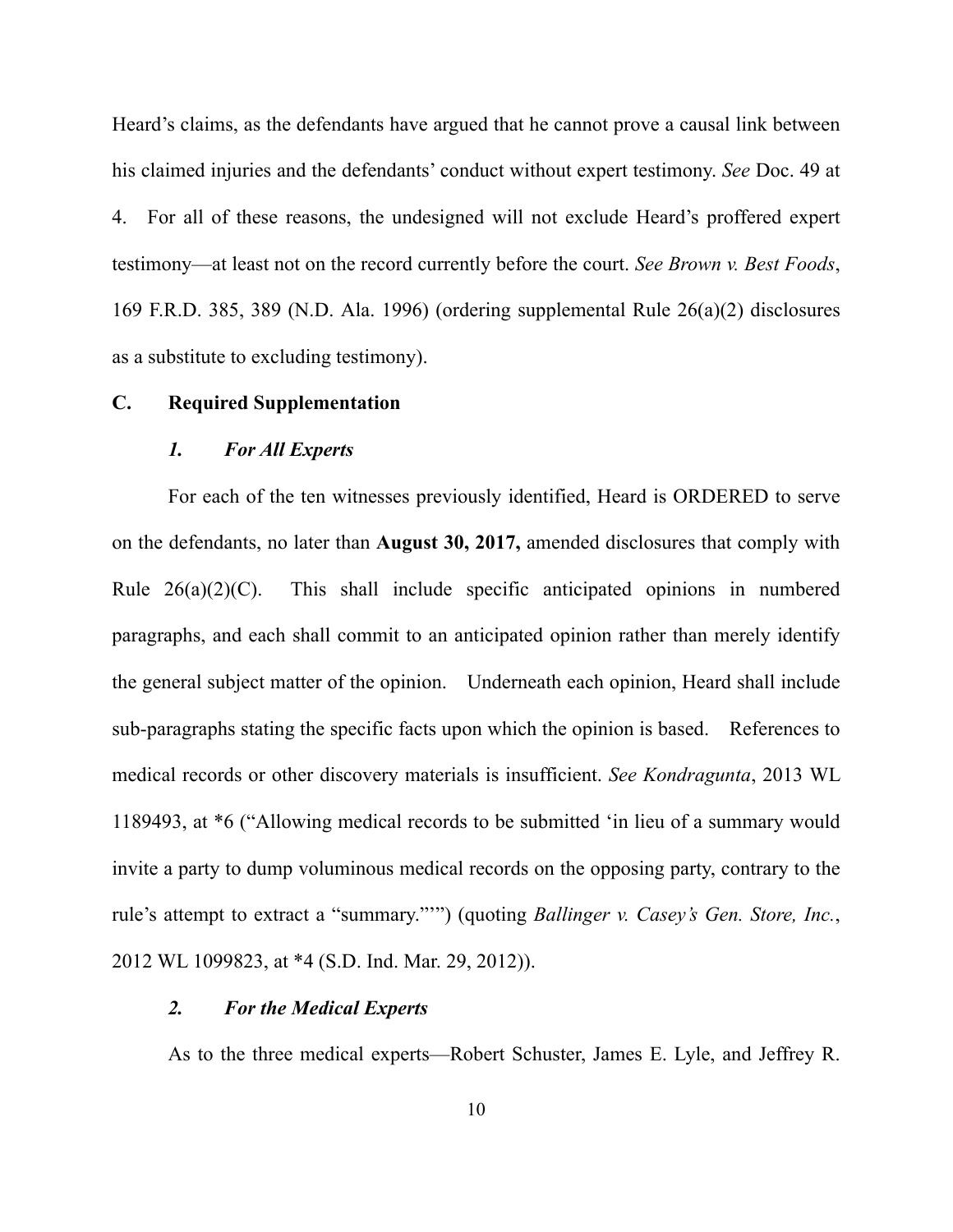Fraser—Heard is further ORDERED, no later than **August 30, 2017**, either to serve on the defendants (1) written reports that comply with the provisions of Rule  $26(a)(2)(B)$ , or (2) affidavits setting forth sufficient information from which the defendants and the court may determine whether these experts are exempted from Rule 26(a)(2)(B). *See Cinergy Commc'ns Co. v. SBC Commc'ns, Inc.*, 2006 WL 3192544, at \*3 (D. Kan. Nov. 2, 2006) (ordering revised disclosures or supplemental affidavits under similar circumstances). Heard, as "the part[y] seeking to avoid producing full written expert reports, bear[s] the burden of demonstrating that Rule 26(a)(2)(B) reports are not required." *In re Denture Cream Prod. Liab. Litig.*, 2012 WL 5199597, at \*4 (S.D. Fla. Oct. 22, 2012). Heard's initial disclosures stated that each of these witnesses would "charge the standard hourly fee." *E.g.*, Doc. 45-1 at 3. Later, in an apparent attempt to avoid Rule 26(a)(2)(B), Heard alleged that these experts are his treating physicians (or a "referred specialist," in Fraser's case), and that they have not been retained for this litigation and will not testify as to causation. Doc. 48-1 at 2, 5  $\&$  7. Even taking these new allegations at face value—despite their contradiction of the original disclosures—Heard has not provided enough information to conclude whether his expert witnesses must provide formal written reports pursuant to Rule  $26(a)(2)(B)$ .

"The approach taken by a majority of courts when determining whether to require treating physicians to provide Rule 26(a)(2)(B) reports is that a plaintiff can not avoid the requirements of Rule 26 by simply indicating that [her] experts are [treating physicians] . . . . Rule 26 focuses not on the status of the witness, but rather the substance of the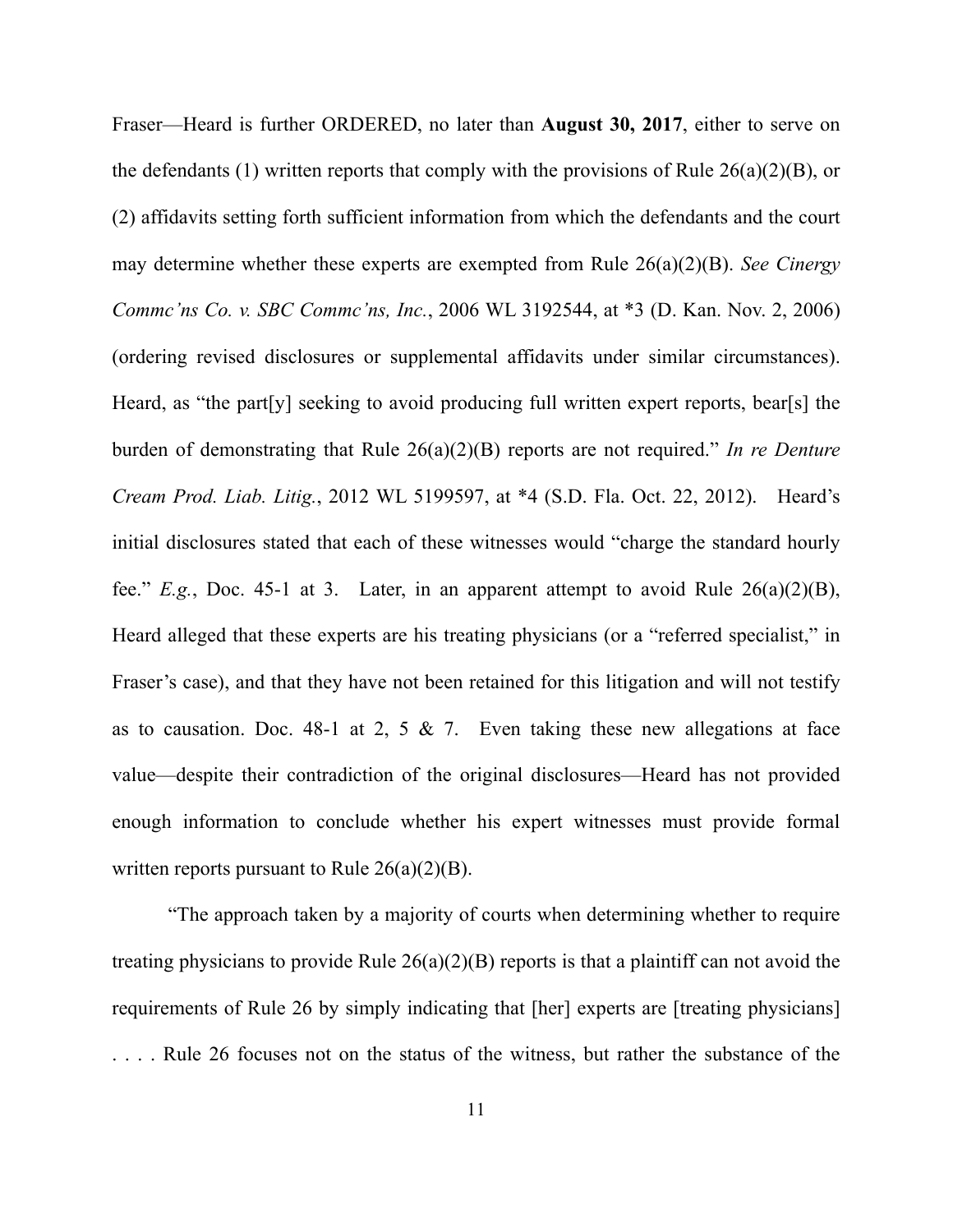testimony." *Brown*, 169 F.R.D. at 388 (citations and quotations omitted).

In determining whether a Rule  $26(a)(2)(B)$  report is required, the label of "treating physician" is irrelevant; instead, the determination turns on the substance of the physician's testimony. When a treating physician testifies regarding opinions "formed and based upon observations made during the course of treatment," the treating physician need not produce a Rule  $26(a)(2)(B)$  report. By contrast, treating physicians offering opinions beyond those arising from treatment are experts from whom full Rule  $26(a)(2)(B)$  reports are required. A treating physician may be subject to Rule  $26(a)(2)(C)$  as to portions of his or her testimony and may be deemed a retained or specially employed expert who is subject to Rule 26(a)(2)(B) as to other portions.

*In re Denture Cream*, 2012 WL 5199597, at \*4 (citations omitted). Described another way, "[i]f a treating physician acquired the opinions that are the subject of the testimony directly through treatment of the plaintiff, the treating physician 'cannot be forced to file a written report required by Rule 26(a)(2)(B)." *Brown*, 169 F.R.D. at 388 (quoting *Salas v. United States*, 165 F.R.D. 31, 33 (W.D.N.Y.1995)). In contrast, "a treating physician requested to review medical records of another health care provider in order to render opinion testimony concerning the appropriateness of the care and treatment of the provider would be specifically retained notwithstanding that he also happens to be the treating physician." *Id.* at 389 (citing *Wreath v. United States*, 161 F.R.D. 448, 450 (D. Kan. 1995); *Patel v. Gayes*, 984 F.2d 214, 218 (7th Cir. 1993)).

As discussed above, Heard has not provided enough information regarding the medical experts' proposed testimony to satisfy Rule  $26(a)(2)(C)$ . Likewise, his bare sketches of the medical testimony do not provide sufficient information for an evaluation of whether the heightened Rule  $26(a)(2)(B)$  standards apply to these three experts. As a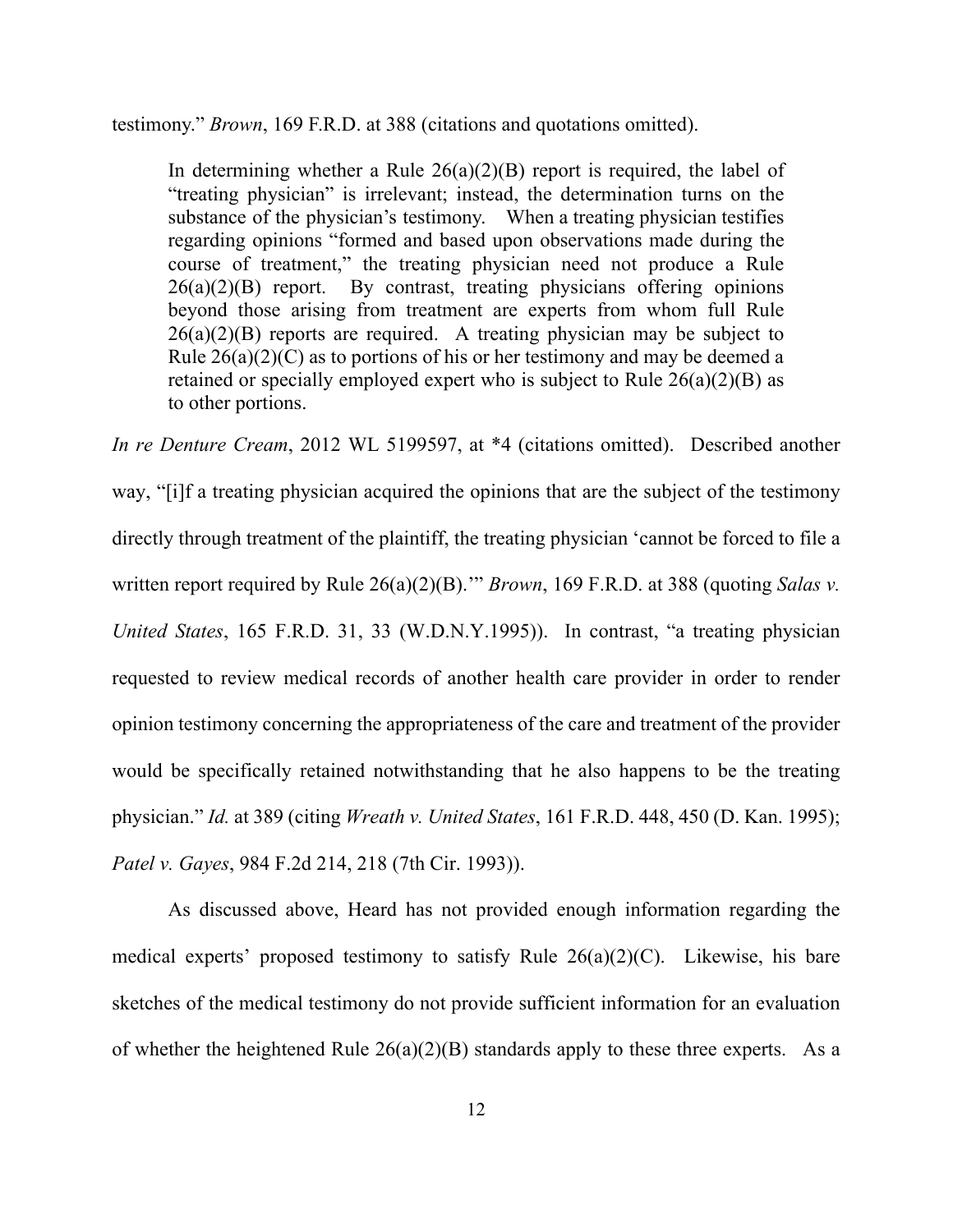result, he must either submit a formal written report under Rule 26(a)(2)(B) or provide affidavit testimony sufficient to carry his burden of proving these experts' exemption from Rule  $26(a)(2)(B)$ 's requirements.

# *3. For Jeffrey R. Fraser*

In addition to, and independent from, the supplementation described above, Heard is ORDERED to show cause no later than **August 30, 2017** as to why Jeffrey R. Fraser should not be prohibited from presenting opinion testimony under Rule 37(c)(1) for the sole reason that Heard did not disclose his intention to elicit opinion testimony from this witness until August 11, 2017, more than one month after the deadline set forth in the Uniform Scheduling Order. Heard's response shall specifically address (1) any justification for his delay in disclosing Fraser; (2) any argument that this delay was harmless; (3) any justification for failing to alert the court in his response (Doc. 45) to the defendant's motion to exclude expert testimony that his attached disclosures identified an expert who had not previously been disclosed; and (4) the basis on which Heard's counsel certified to the court pursuant to Federal Rule of Civil Procedure 11(b) that the attached disclosures were "in compliance with . . . the Court's Uniform Scheduling Order." Doc. 48 at 1. Heard and his counsel are cautioned that the failure to file an adequate show cause response or to address each of these topics in that response may result in sanctions against Heard up to and including the dismissal of his claims, against his counsel, or against both parties.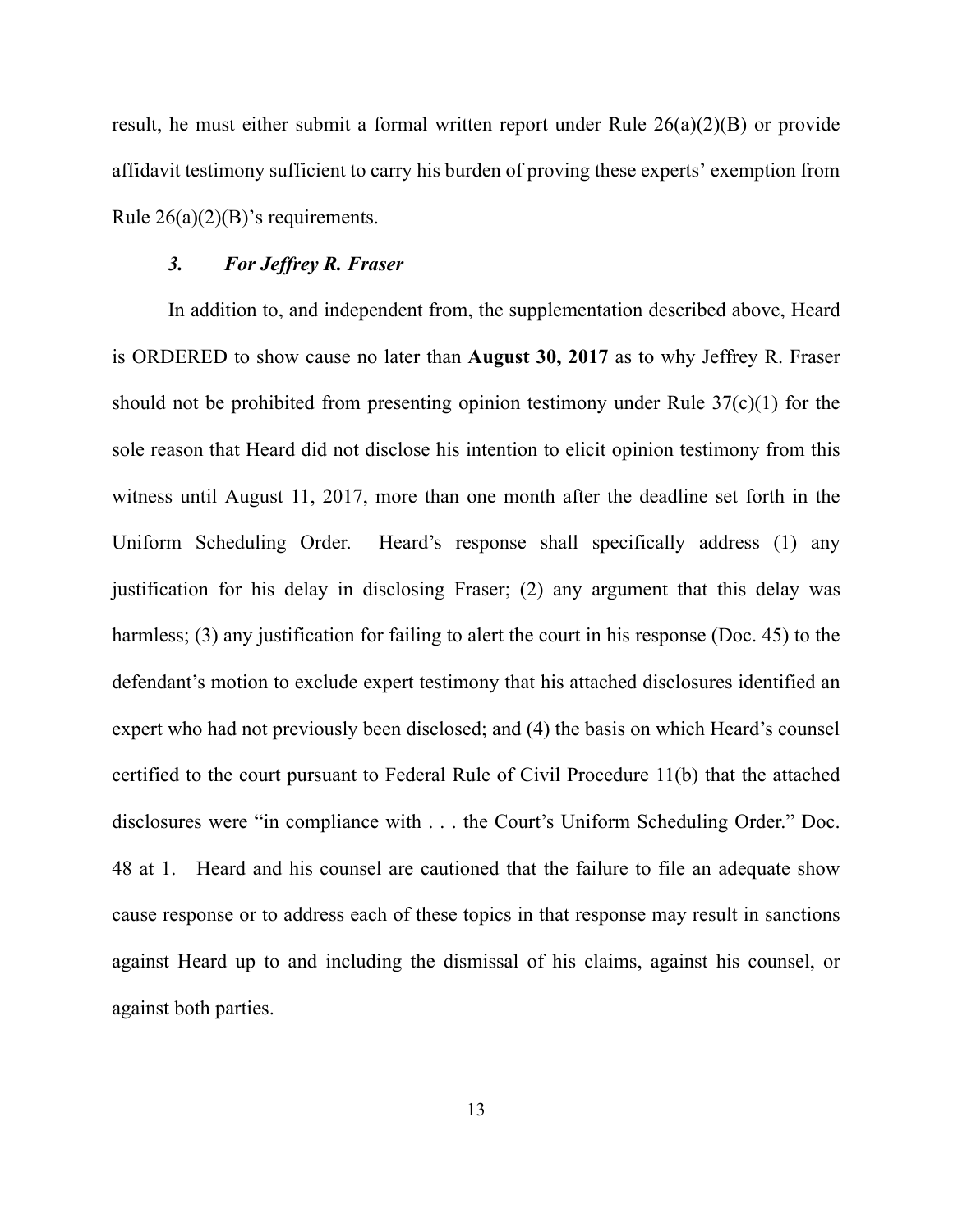#### **III. CONCLUSION**

Accordingly, is it ORDERED that Defendants' Objections to Plaintiff's Expert Witness Disclosures and Motion to Preclude Testimony (Doc. 45) and Motion to Extend Deadline for Disclosure of Defendants' Expert Witnesses (Doc. 50) are GRANTED in part and DENIED in part, as follows:

1. Defendants' objections to Plaintiff's expert witness disclosures are SUSTAINED.

2. Plaintiff is ORDERED to supplement all expert witness disclosures in compliance with Federal Rule of Civil Procedure 26(a)(2)(C) no later than **August 30, 2017.**

3. Plaintiff is ORDERED to supplement his medical expert witness disclosures in compliance with Federal Rule of Civil Procedure 26(a)(2)(B) no later than **August 30, 2017**, or otherwise to serve on the defendants no later than **August 30, 2017** affidavits setting forth sufficient information to determine whether the medical experts qualify as those from whom formal written reports are required.

4. Plaintiff is ORDERED to show cause no later than **August 30, 2017** as to why Jeffrey R. Fraser should not be excluded from testifying under Rule 37(c)(1) for Heard's noncompliance with the Uniform Scheduling Order, and specifically to address the topics set forth above in his response.

5. It is further ORDERED that any failure by Heard to comply strictly with this order as related to any previously disclosed witness shall be deemed a withdrawal of